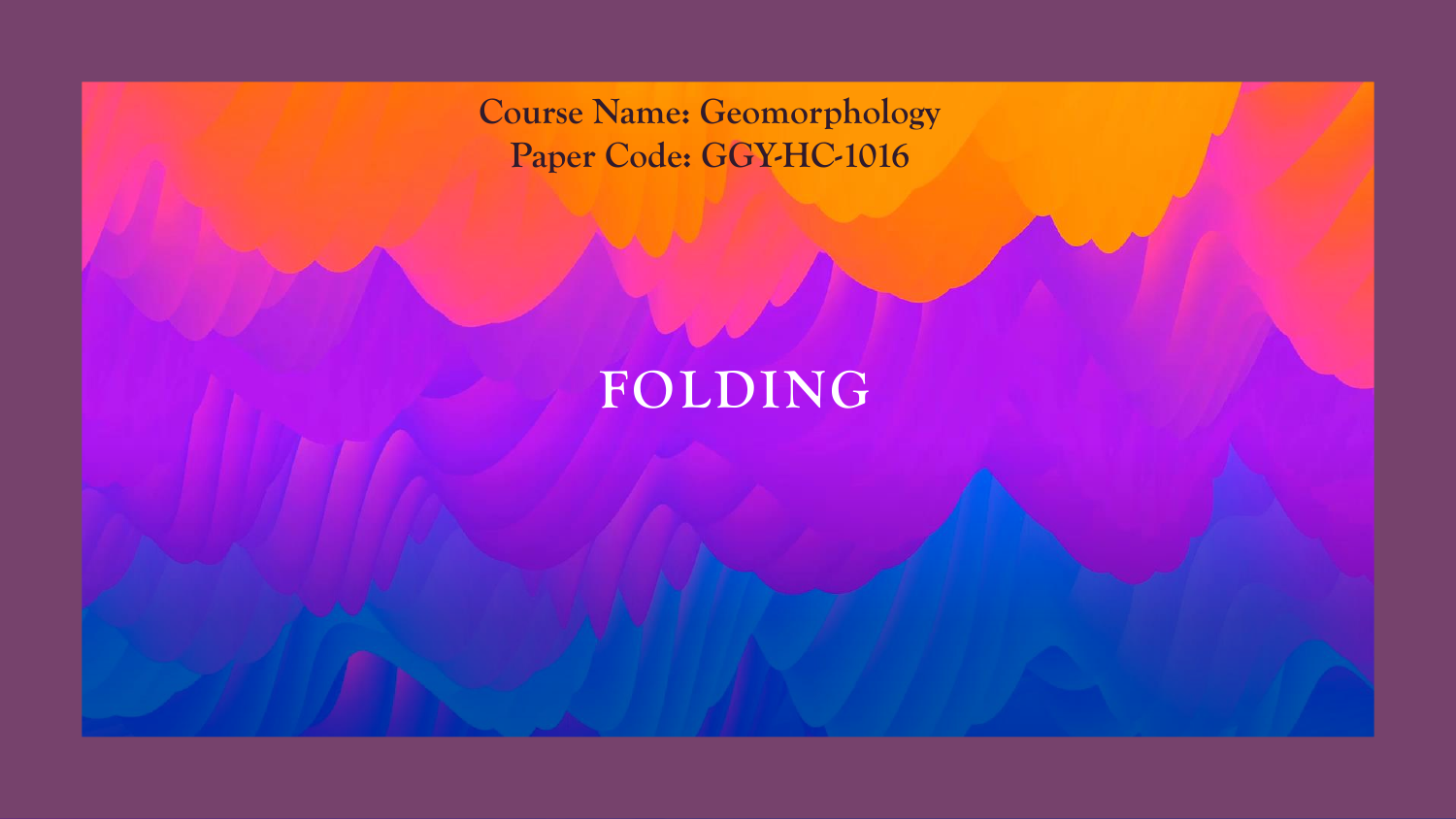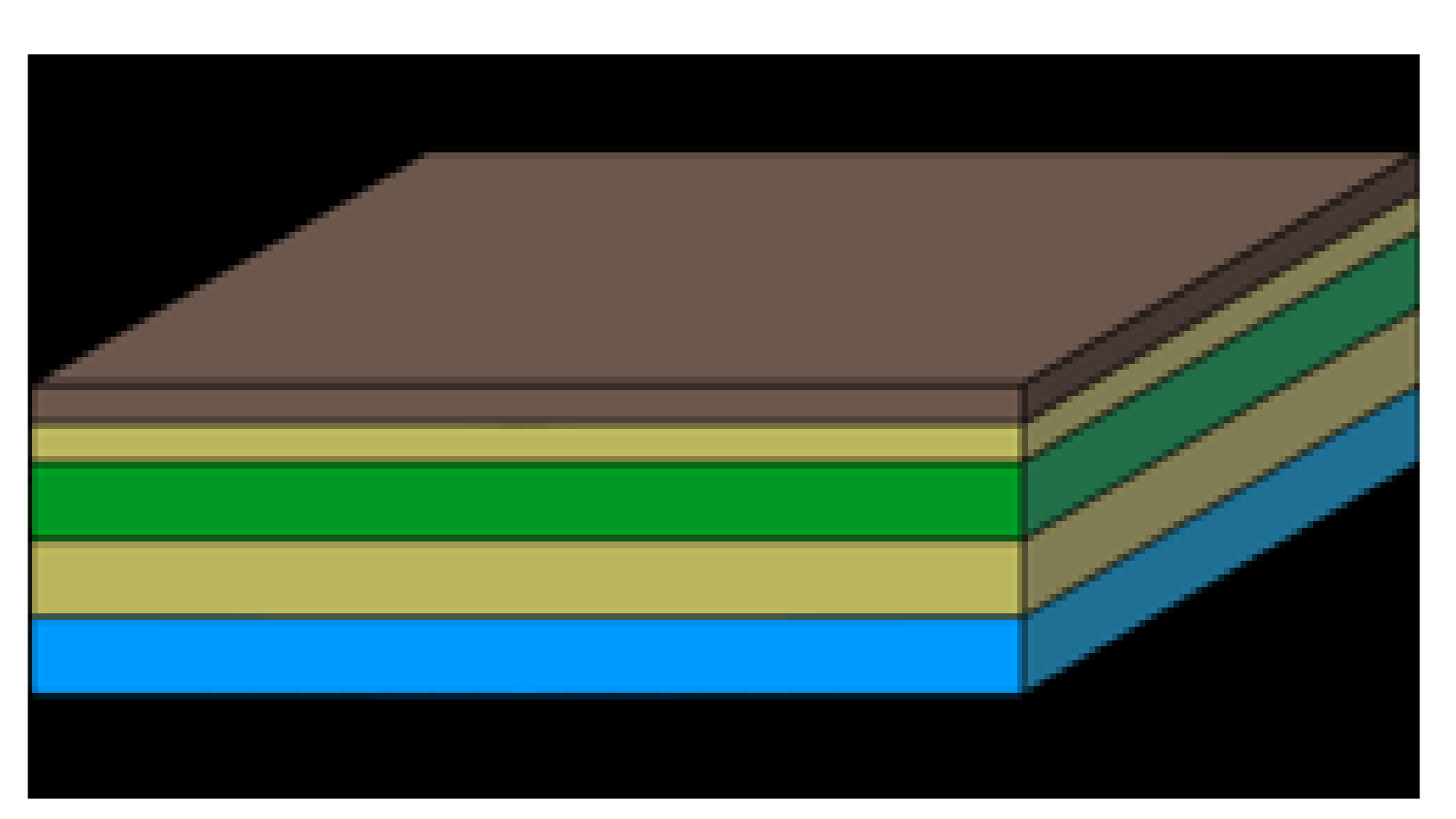- Wave-like bends in the crustal rocks
- Formed due to tangential compressive force resulting from horizontal movement.
- This is caused by the endogenetic force originating deep within the earth.
- Such bends are called "folds" where some parts are bent up and some parts are bent down.
- The process associated with development is known as "folding".
- Folding is more common in sedimentary rocks because they are relatively flexible.
- Hard rocks are less likely to bend when compressed (More likely to develop fractures even under compressive forces)
- Symmetrical fold appears when the arms of the fold have an equal slope from the axis of the fold.



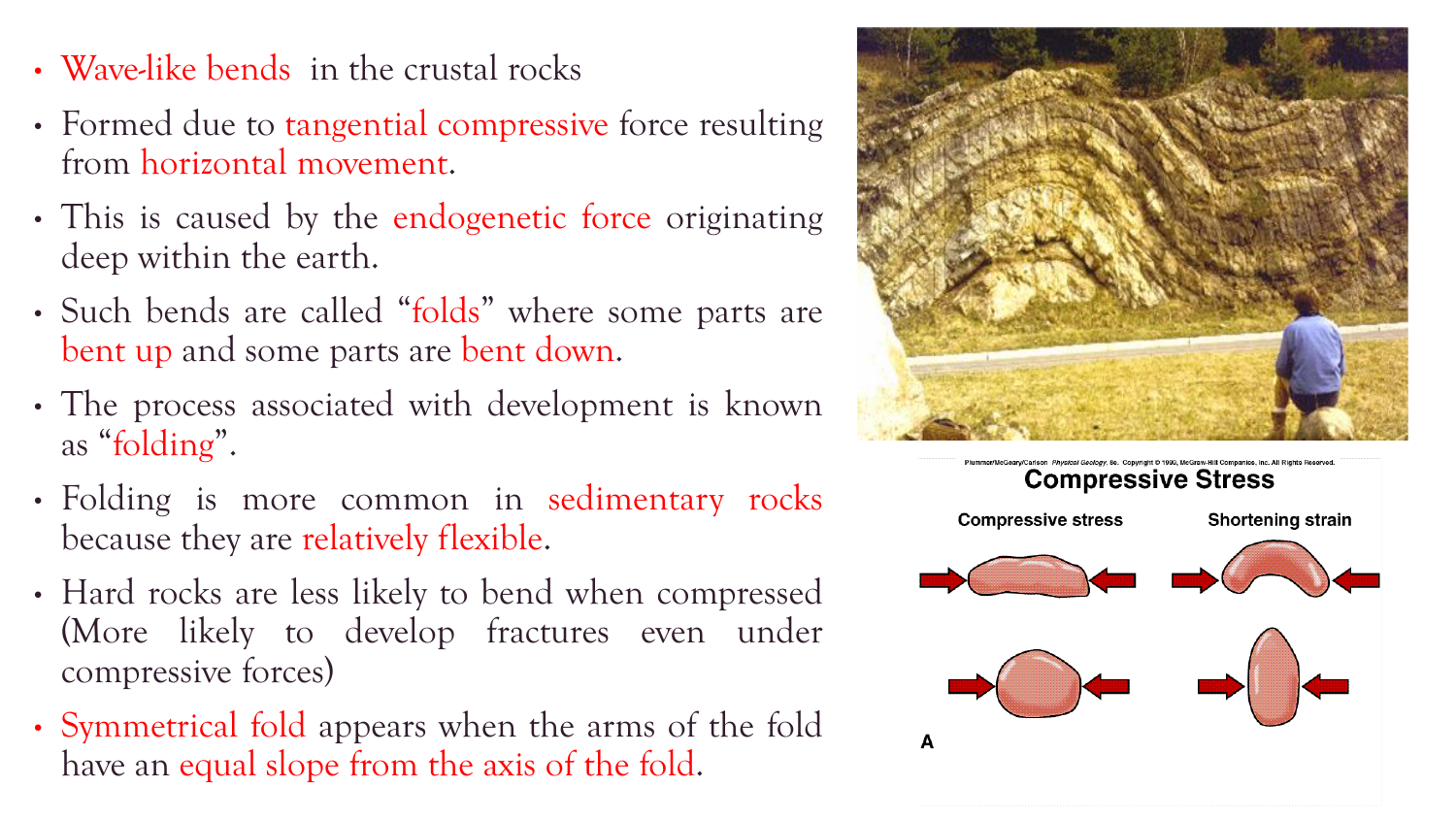## **Strike and Dip**

To understand the structural form

- **Dip:** The inclination of rock beds with respect to horizontal plane is termed as dip:
	- i. The direction of maximum slope down a bedding plane
	- ii. The angle between the maximum slope and the horizontal plane.

Dip is measured by clinometer

- **Strike:** The strike of an inclined bed is the direction of any horizontal line along a bedding plane.
- The direction of dip is always at right angle to the strike.

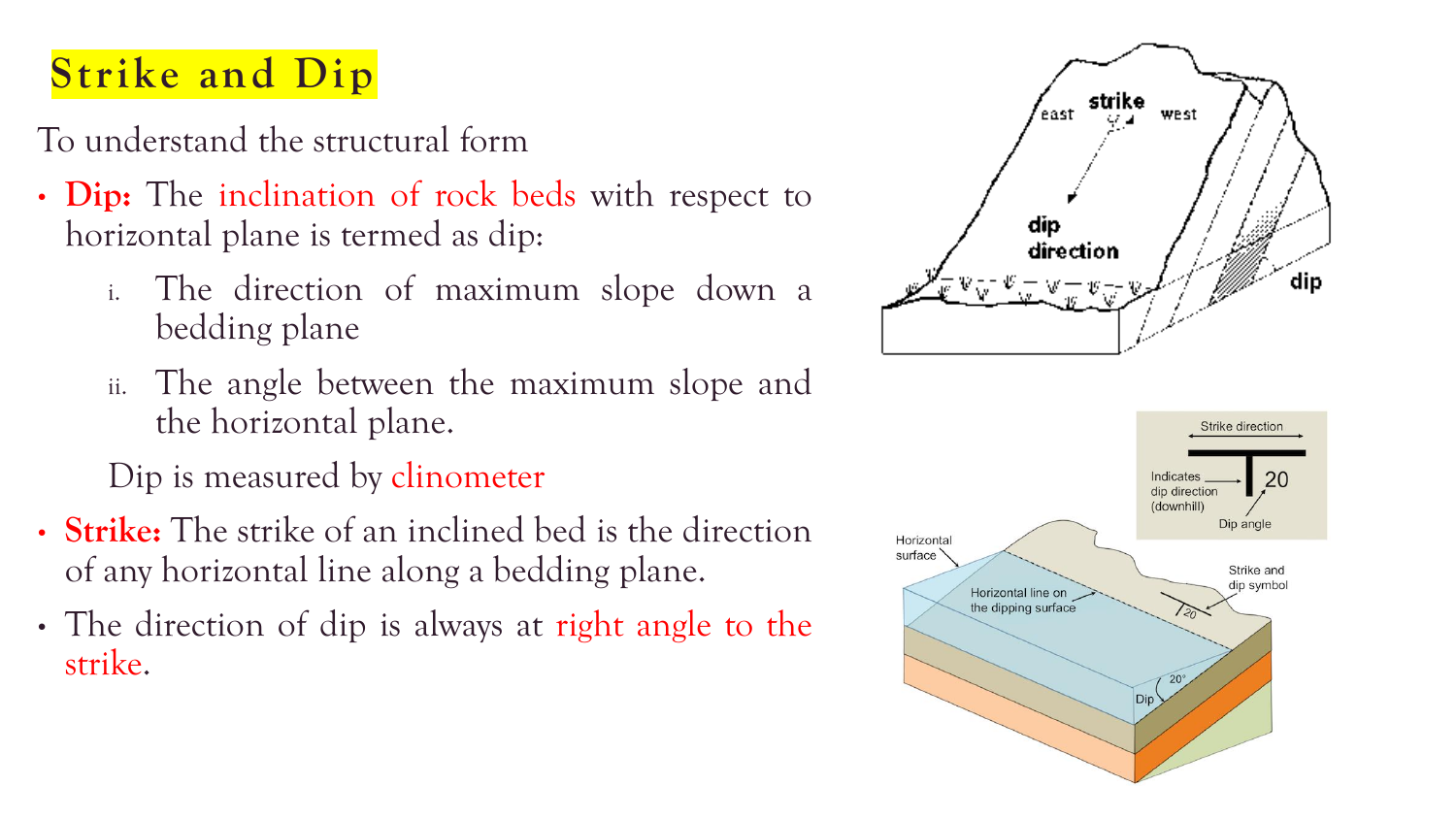### **Components of Folds**

- **Crest:** The line running through the highest points in an uparched fold.
- **Trough:** The line running through the lowest points in downarched fold.
- **Limbs:** The two sides of a fold are called limbs **Middle limb:** Limb shared by both anticline and syncline
- **Axial plane:** The plane which bisects the angle between the two limbs of the anticline and syncline. On the basis of anticline and syncline these planes are called as axis of anticline and axis of syncline. **Hinge line:** line connecting the points of maximum curvature on the fold profile.
- **Hinge zone:** the zone of maximum curvature on the fold profile



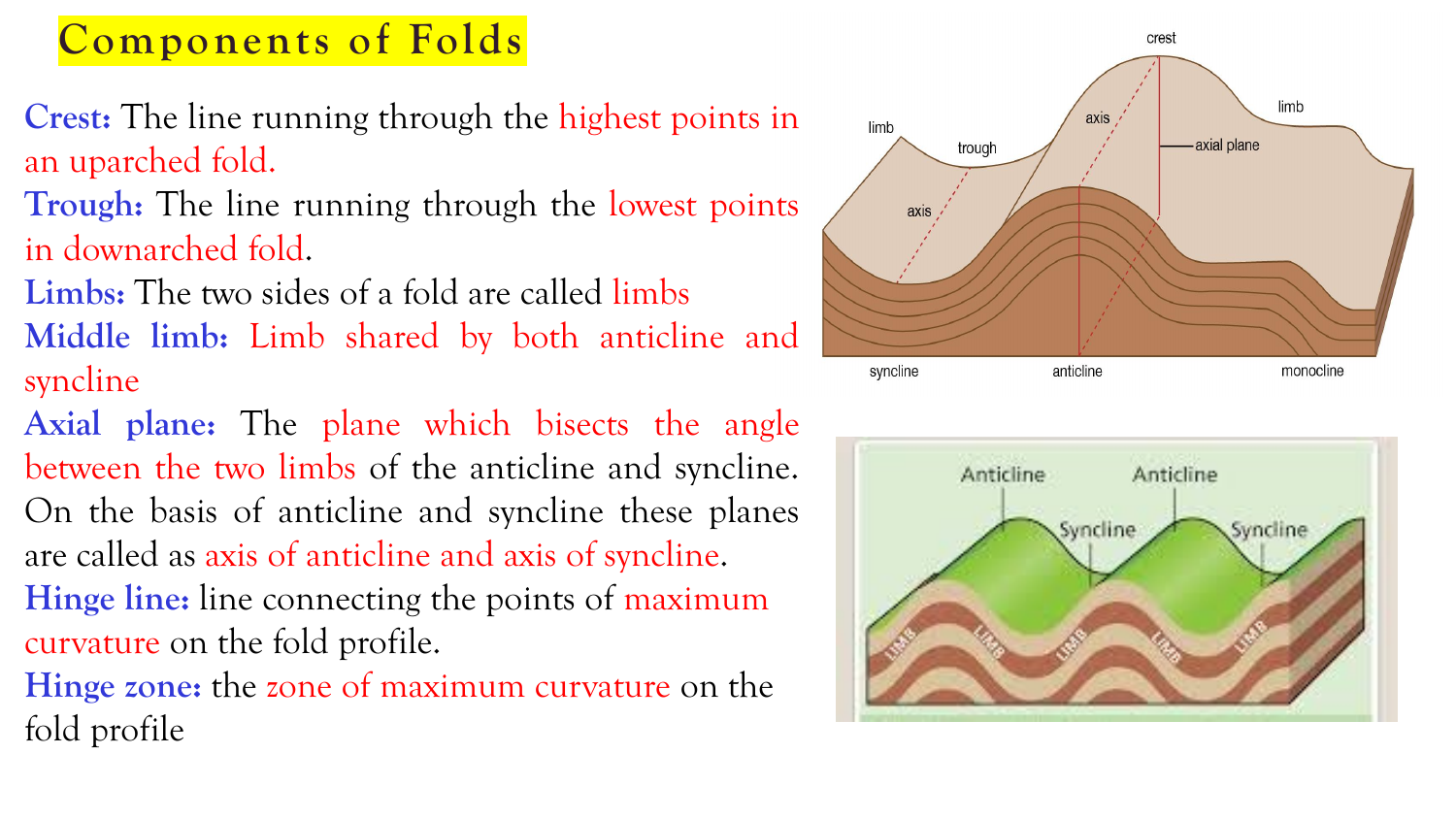**Anticlines:** The uphold rock strata in arch-like form are called are called Anticlines

- In simple fold the rock strata of both the limbs dip in opposite direction
- **Symmetrical anticline:** When the slopes of both the limbs or sides are uniform
- **Asymmetrical anticline:** When the slopes are unequal
- Anticlines are divided into two types:
	- **Gentle anticline** (Dip angle less than 40°, or 1° or 2˚)
	- **Steep anticline** (Dip angle between 40˚ to 90˚)

**Syncline:** The downfolded structure forming trough-like feature is called Syncline.

**Anticlinorium:** A series of minor anticlines and synclines in one extensive anticline. Also called fan fold.

**Synclinorium:** A series of minor anticlines and synclines in one extensive syncline

Formed due to difference in the intensity of compressive forces and irregular forces.



Fig. 7.5: Illustration of anticlinorium and synclinorium.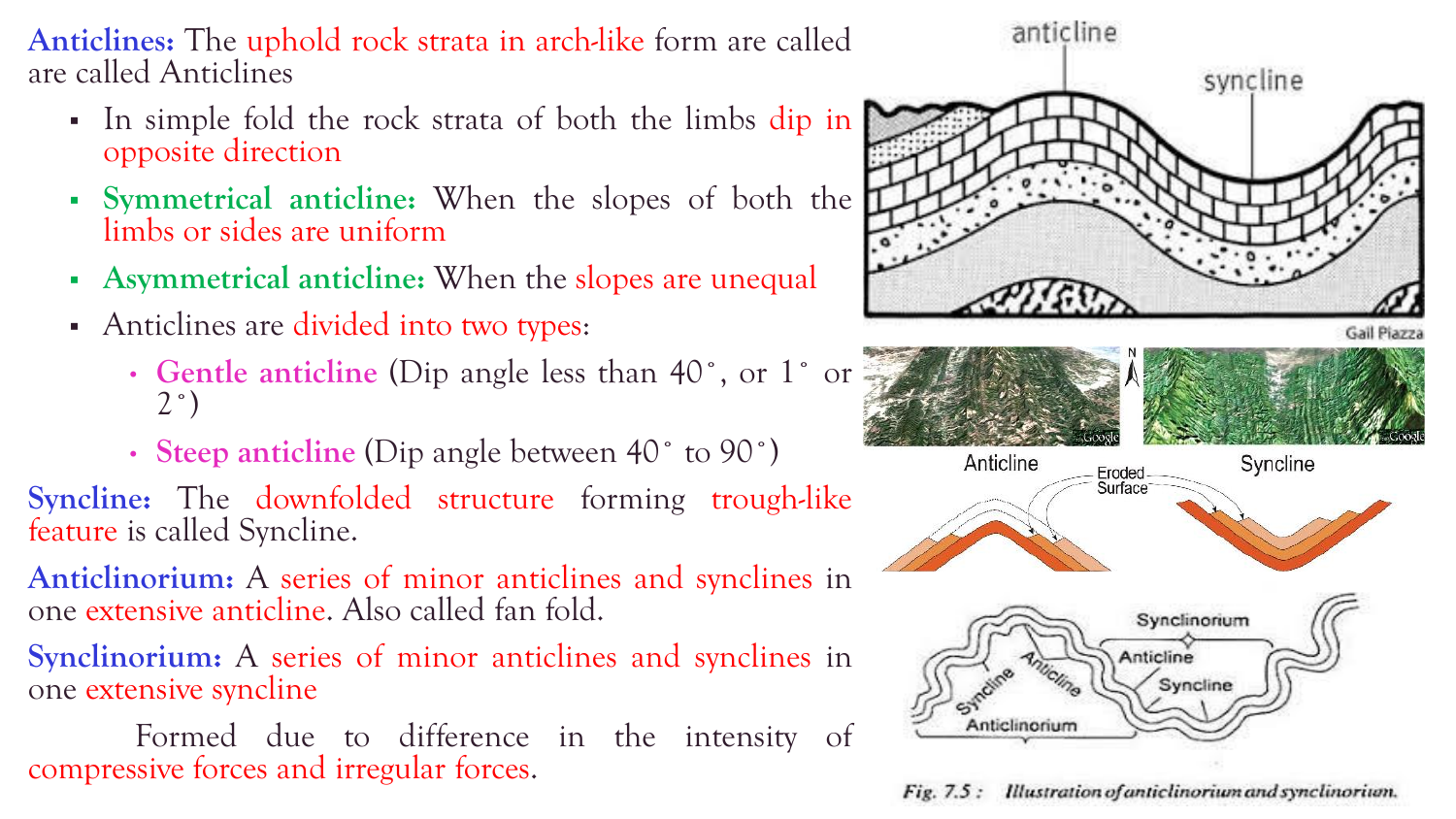## TYPES OF FOLD

- ➢ The nature of folds depends of several factors:
	- The nature of rocks (Hard rock and soft rock)
	- The nature and intensity of compressive forces
	- Duration of the operation of compressive forces
- $\triangleright$  The elasticity of rocks largely affects the nature and the magnitude of folding process
- ➢ Soft and elastic rocks are subjected to intense folding
- ➢ Hard or rigid and less elastic are folded moderately
- ➢ The intensity and magnitude of compressive forces causes variations in the characteristics of folds.
- ➢ Limb inclination of different folds are different.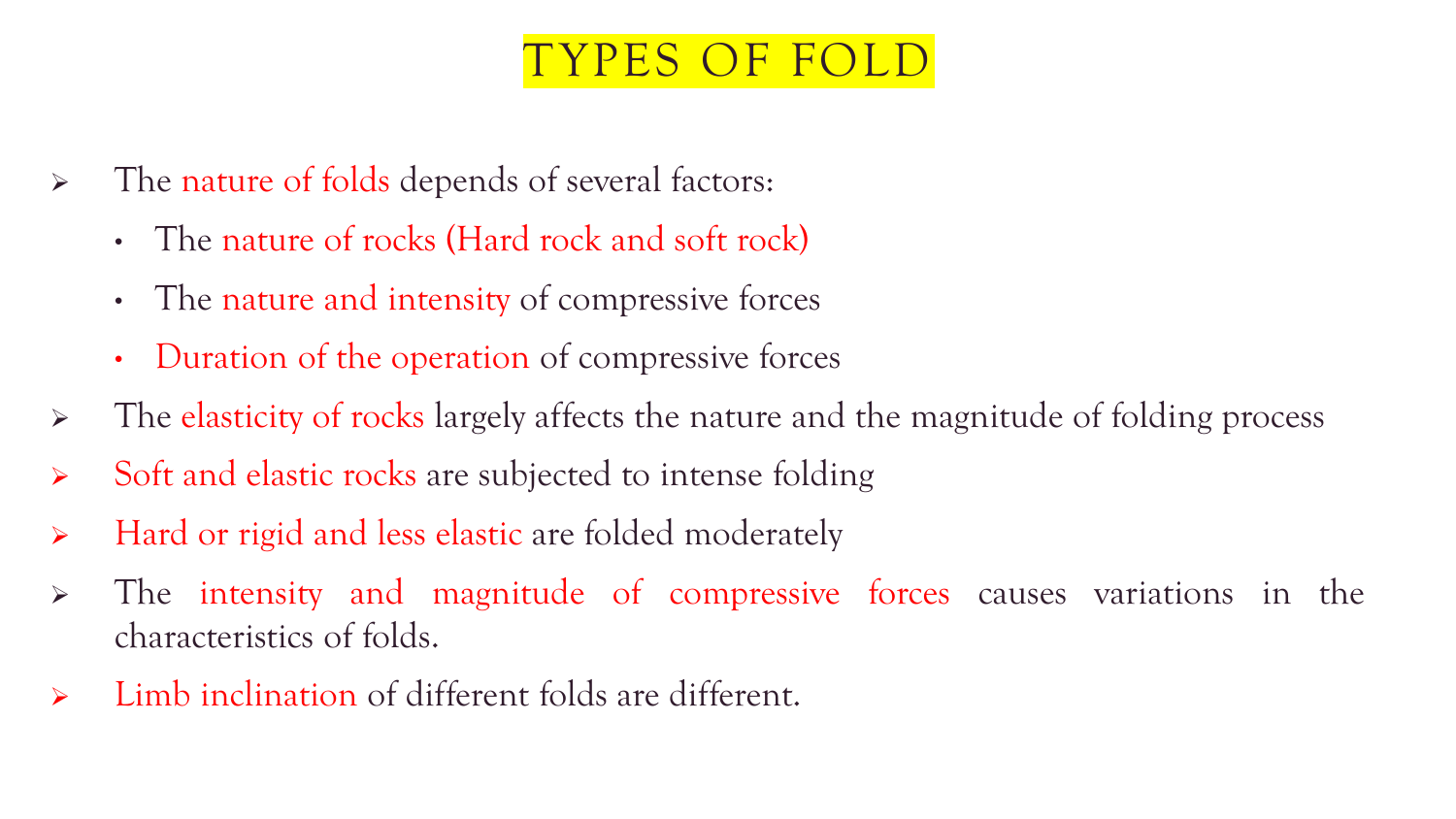Based on the inclination of limbs folds are divided into 5 major types:

- **1. Symmetrical fold**
- **2. Asymmetrical fold**
- **3. Monoclinal fold**
- **4. Isoclinal fold**
- **5. Recumbent fold**
- **6. Overturned fold**
- **7. Plunge fold**
- **8. Fan fold**
- **9. Open fold**
- **10. Closed fold**



Fig. 9.6: Types of folds - 1, symmetrical folds, 2. asymmetrical folds, 3. monoclinal folds, 4. isoclinal folds and 5. recumbent folds.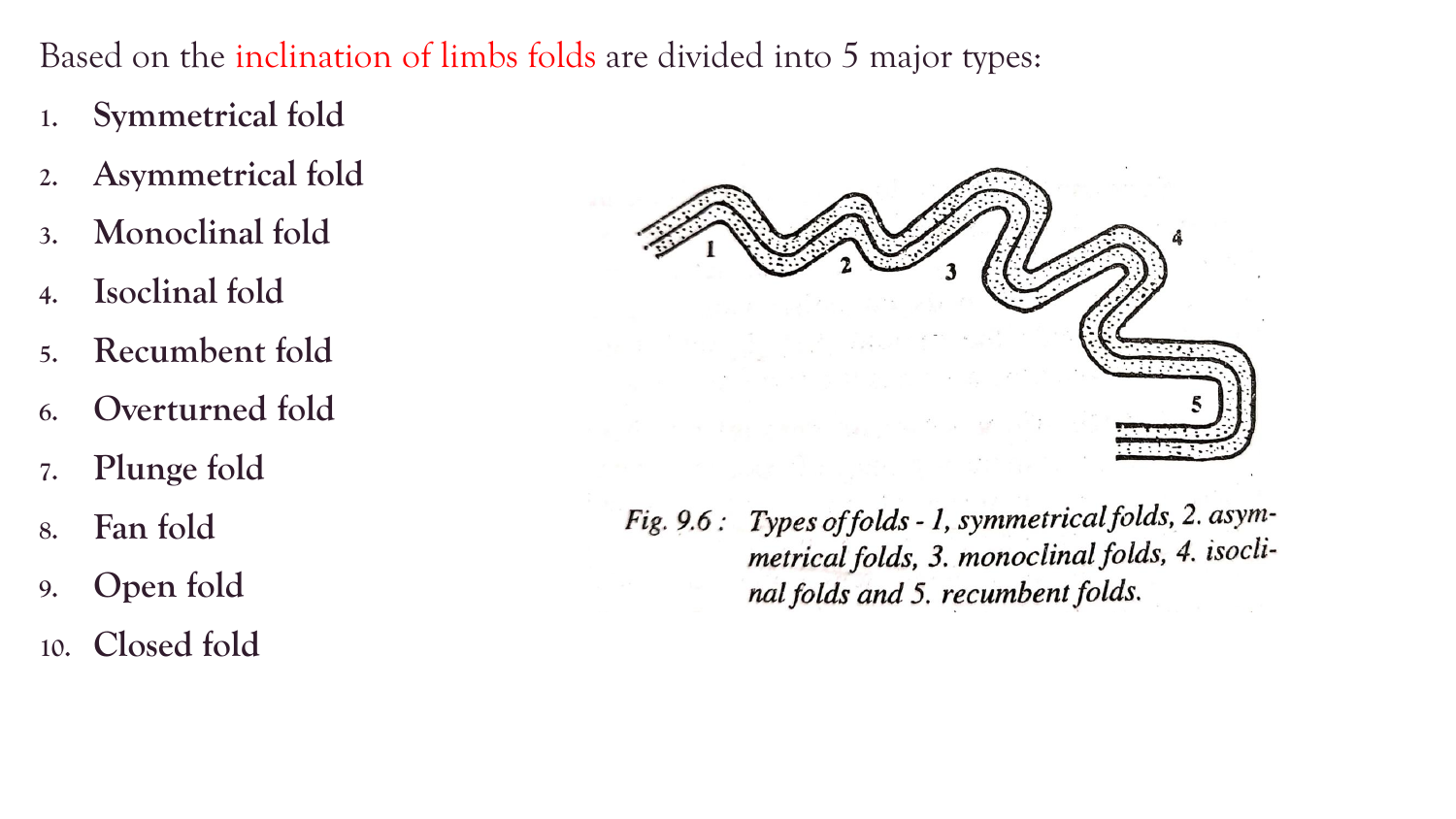#### 1. **Symmetrical fold:**

- Simple folds
- Limbs incline uniformly
- Example of open fold
- Moderate intensity compressive forces
- Rarely found in the field
- **2. Asymmetrical fold:**
	- Unequal and irregular limbs
	- Limbs incline at different angles
	- One limb is relatively larger and regular while the other is shorter with steep inclination
	- Asymmetrical in terms of inclination and length



Beds in one limb dip more steeply than those in the others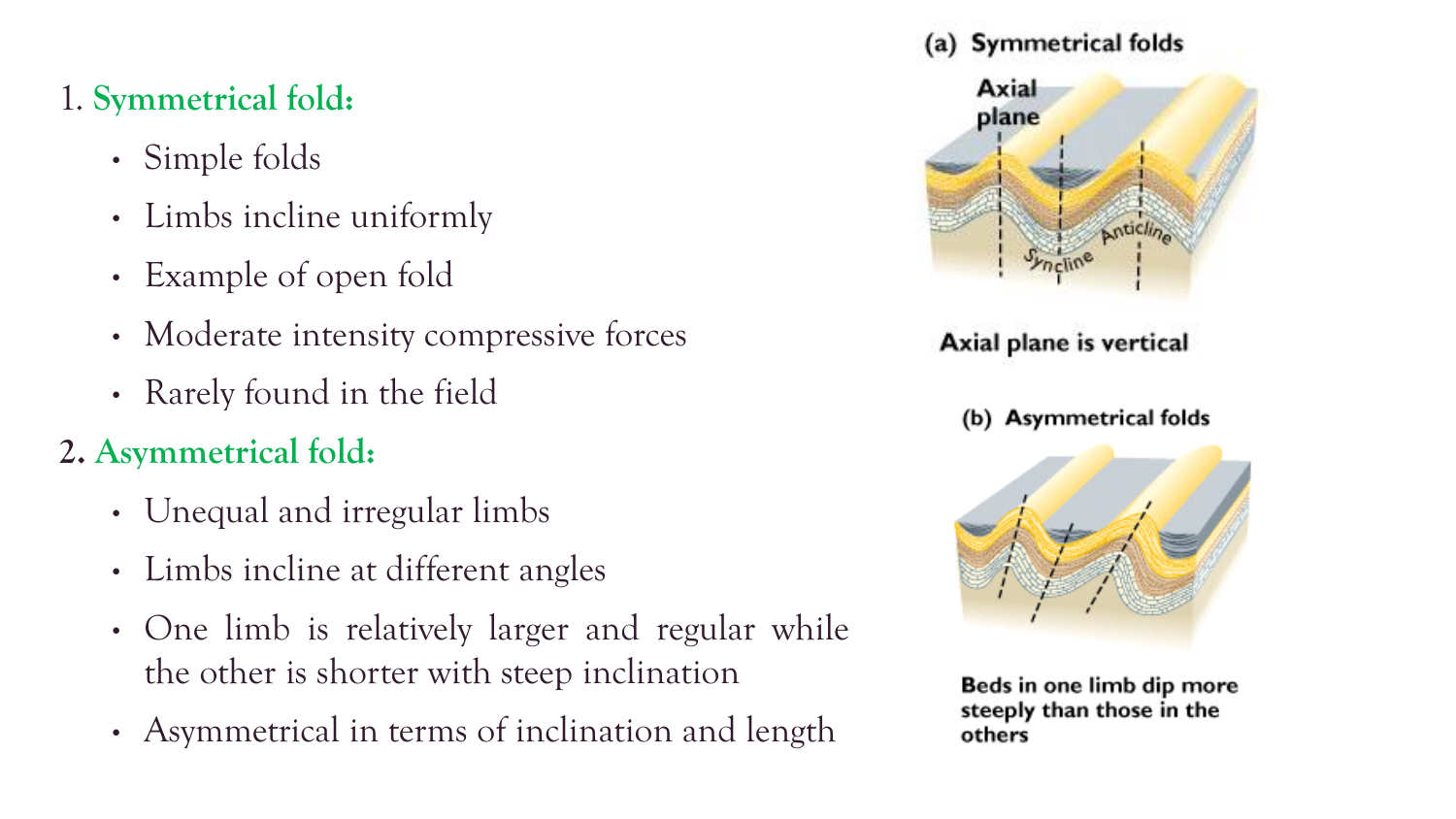#### 3. **Monoclinal folds:**

- One limb inclines moderately with regular slope while the other limb inclines steeply at right angle
- Slope is almost vertical
- Vertical force and movement are responsible
- Splitting of the limbs due to intense folding
- Unequal horizontal compressive forces coming from both the sides
- Eg: Colorado National Monument
- 4. **Isoclinal folds:** Very strong compressive fold that both the limbs becomes parallel but not horizontal
- 5. **Recumbent folds:** Very strong compressive fold that both the limbs becomes parallel as well as horizontal



**Monocline** 

a geologist imagines





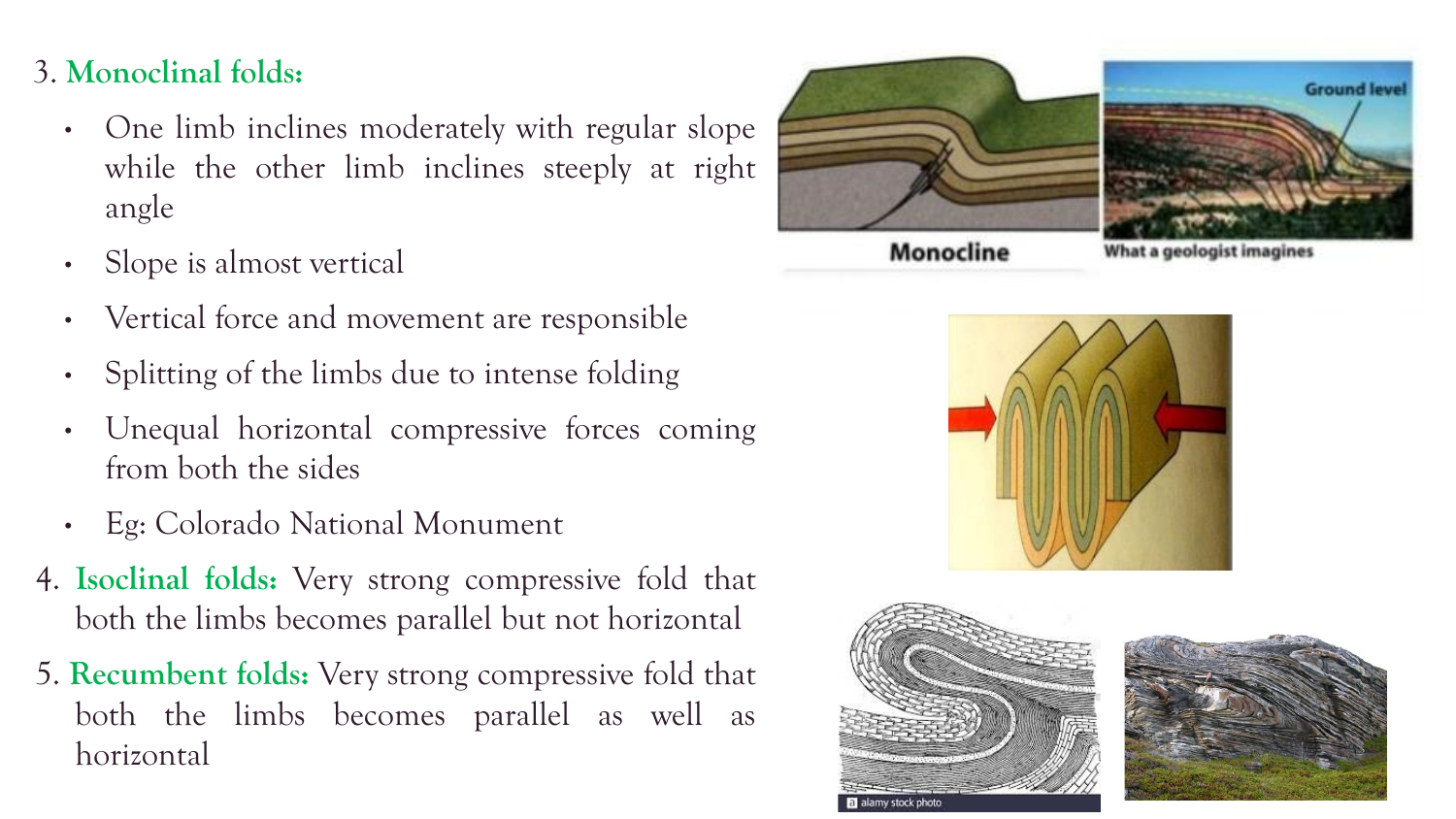- 6. **Overturned folds:** One limb of the fold is thrust upon another fold due to intense compressive forces
- 7. **Plunge folds:** It becomes tilted and forms plunge angle which is the angle between the axis and the horizontal plane
- 8. **Fan folds:** An extensive and broad fold consisting of several minor anticlines and synclines
- 9. **Open folds:** Angle between two limbs of the fold is more than 90˚ and less than 180˚ (Obtuse angle)
- 10. **Closed folds:** Angle between two limbs of a fold is acute angle due to intense compressive force.
- Nappes are folds results from complex folding mechanism by intense horizontal movement and resultant compressive force.